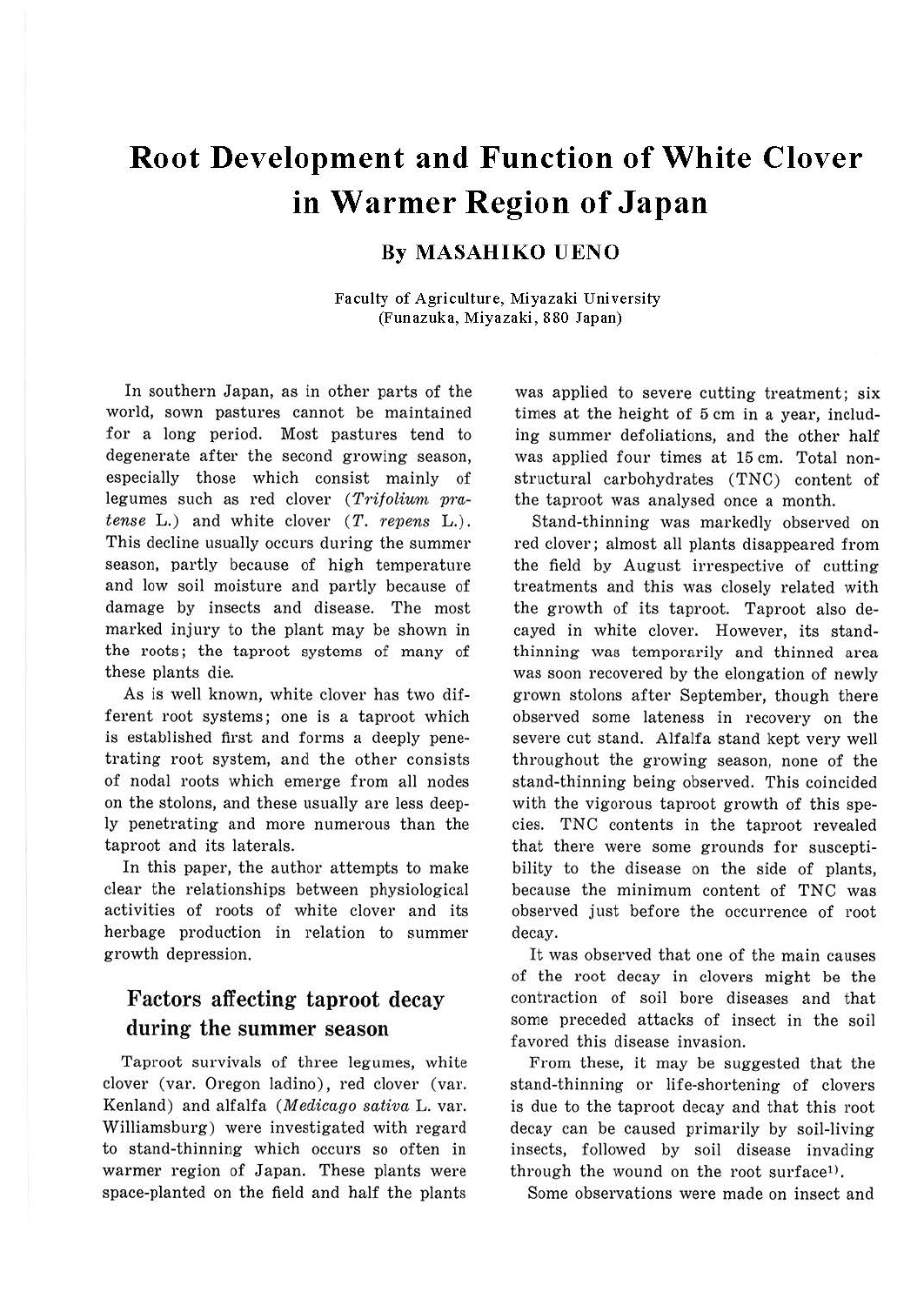disease which were concerned with taproot decay of white clover. Larvae population of clover weevil (Scepticus gricius) in the soil was at the highest in the middle of May, coincided with the large occurrence of root-surface gnawing. Dusting insecticide was effective to reduce the population. Root rot fungi, mainly *Rhizoctonia solani* isolated from red clover were inoculated on red clover seedlings. The similar root decay was observed on the inoculated plant as well as by field survey, indicating that this fungus could be one of the causes of root death. When the soil was sterilized by steam, all plants survived completely, none of their taproot decayed and root weight reached nearly twice as much as that of not-sterilized plant<sup>2)</sup>.

# **Role of the existence of taproot for the foliage production**

Contribution of the taproot for the leaf growth was estimated by growing the plants under three ways; one group of plants was prevented from establishing nodal roots (Taproot only), the taproot of second group was removed after the nodal roots were established (Nodal root only) and third group was allowed to grow normally with both taproot and nodal roots intact (Control) .

As shown in Table 1, the intact plants produced greatest leaf weight throughout the experiment period. In earlier stage of growth, the growth of plants grown on taproot only was quite similar to that of control plants, but it decreased toward the end of experiment, suggesting that the physiological activity of taproot might cease by the summer season. In plants without taproot, a large denuded area occurred around the center of the plant base immediately after taproot removing and the plant shaped as a doughnut in appearance, indicating the taproot played a vital role on the growth even after establishing of nodal root system.

This role of the taproot was also observed in a tracing of the seasonal changes of development of root system grown in a big glass-sided root box; the root system without taproot could not distribute evenly in the soil media<sup>3)</sup>.

In the next trial, absorption by the taproot and by different nodal roots and translocation of  $^{32}P$  were investigated to find to what extent nodal roots can compensate for the absense of a taproot.

 $^{32}P$  absorbed by the taproot was distributed evenly within the whole plant. When translocation from the 2nd and 7th nodal roots was examined, similar distribution was obtained only from the nodal root closer to the center of the plant as shown in Fig. 1. The backward movement of *azp* absorbed by the nodal roots at the base of the plant increased as the root size increased. Removal of taproot resulted in temporary depression of translocation; its effect disappeared within 3 weeks. From this, the ability of nodal roots to compensate for Joss of the taproot depends on their position and size. If the position of the nodal root is far from the plant base, it distributes its absorbed minerals only in one direction-towards the growing point<sup>4)</sup>.

There are a large number of ecotypes in white clover. Varietal differences in the growth habit of the nodal roots of five varie-

| Table 1. Weights of leaves, stolons and roots (Dry weight g/plant) |  |  |  |  |  |
|--------------------------------------------------------------------|--|--|--|--|--|
|--------------------------------------------------------------------|--|--|--|--|--|

|          | Treatment |         |       |              |         |       |                  |         |       |
|----------|-----------|---------|-------|--------------|---------|-------|------------------|---------|-------|
| Date     | Control   |         |       | Taproot only |         |       | Nodal roots only |         |       |
|          | leaves    | stolons | roots | leaves       | stolons | roots | leaves           | stolons | roots |
| July 16  | 65.0      |         |       | 68.0         |         |       | 53.5             |         |       |
| Aug. 8   | 50.0      |         |       | 35.0         |         |       | 55.0             |         |       |
| Sept. 17 | 78.5      | 47.5    | 24.9  | 26.0         | 48.5    | 7.8   | 69.0             | 44.5    | 26.0  |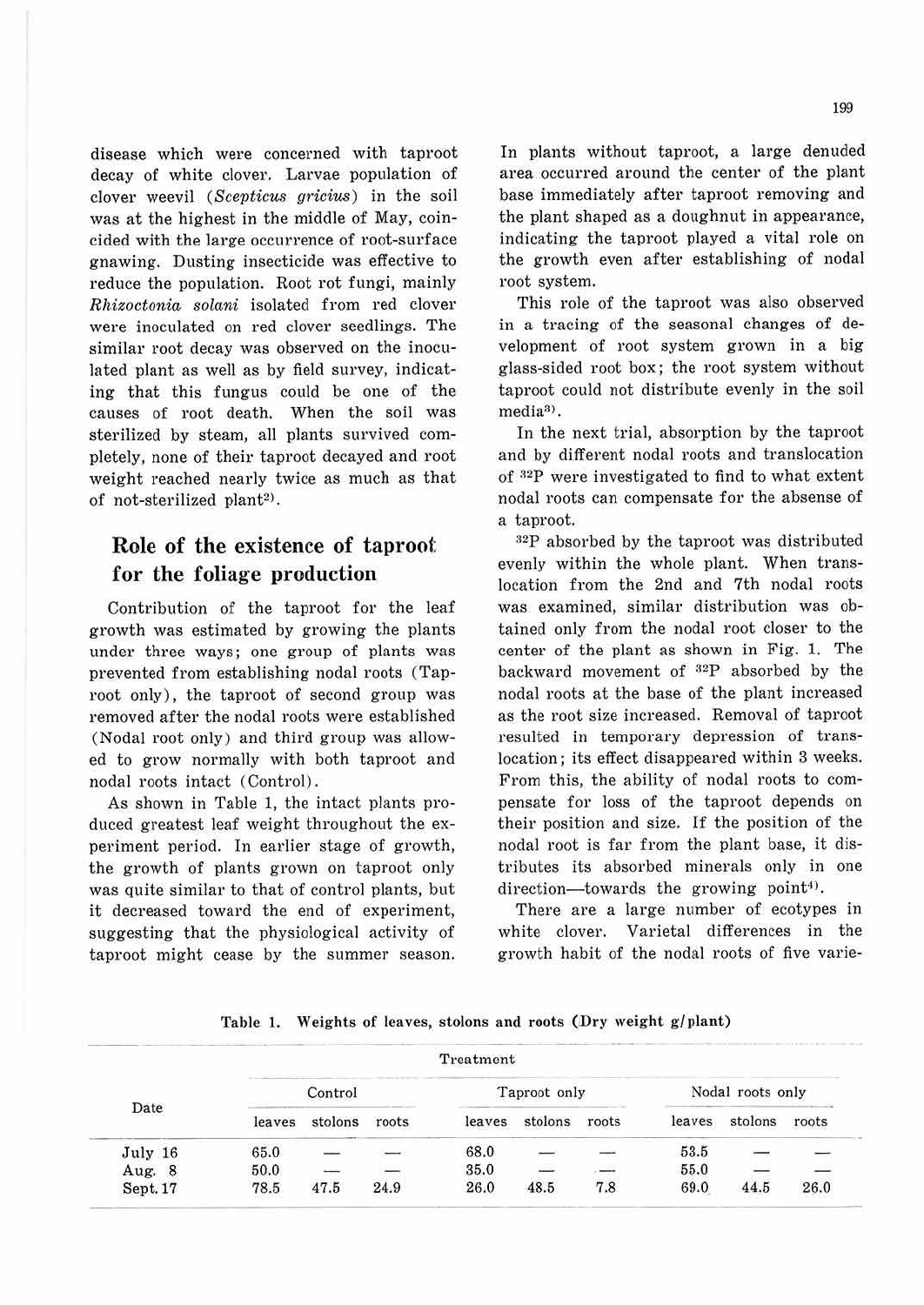

200

Fig. 1. Relationship between the weight of absorbing root and the distribution of **"P** in distal part (above) and proximal part (below)

ties; Oregon ladino, Witte Cultuurklaver C. B., Welsh S-100, Kersey and Wilkla Witte Weideklaver were compared in relation to the denudation of the stand after disappearance of the taproot.

The mean length of the internode positioned around the plant base was shorter in the following order; Wilkla<Kersey<S-100<Oregon and Witte. Mean weight of nodal root was less in Kersey and Wilkla. Denuded area around the plant base after the taproot removal occurred more markedly in varieties Wilkla and Kersey.

It was cleared that when the taproot was lacking, the ability of nodal roots to compensate for the role of it seemed to be higher in the variety which possessed the short internode and the better root growth around the plant base<sup>5)</sup>.

### **Growth of nodal roots**

In white clover, one nodal root is usually produced at each node of the stolon from one side, which is the nearest to the soil surface, of the axillary bud. Occasionally two roots appear at the same node, on each side of the axillary bud which is to develop into secondary stolon. Stolons of white clover are creeping stems and as in many plants with these stems, the leaves are usually rather horizontal in orientation and confined to the two sides of the stem. This leaf-orientation causes the axillary bud to incline slantwise as shown in Fig. 2, because an axillary bud on the node locates at the base of the leaf which has a



Fig. 2. Diagram of the rooting of the nodal root in white clover ab: axillary bud, ur: upper rootingplace, Ir: lower rooting-place, p: petiole of the leaf